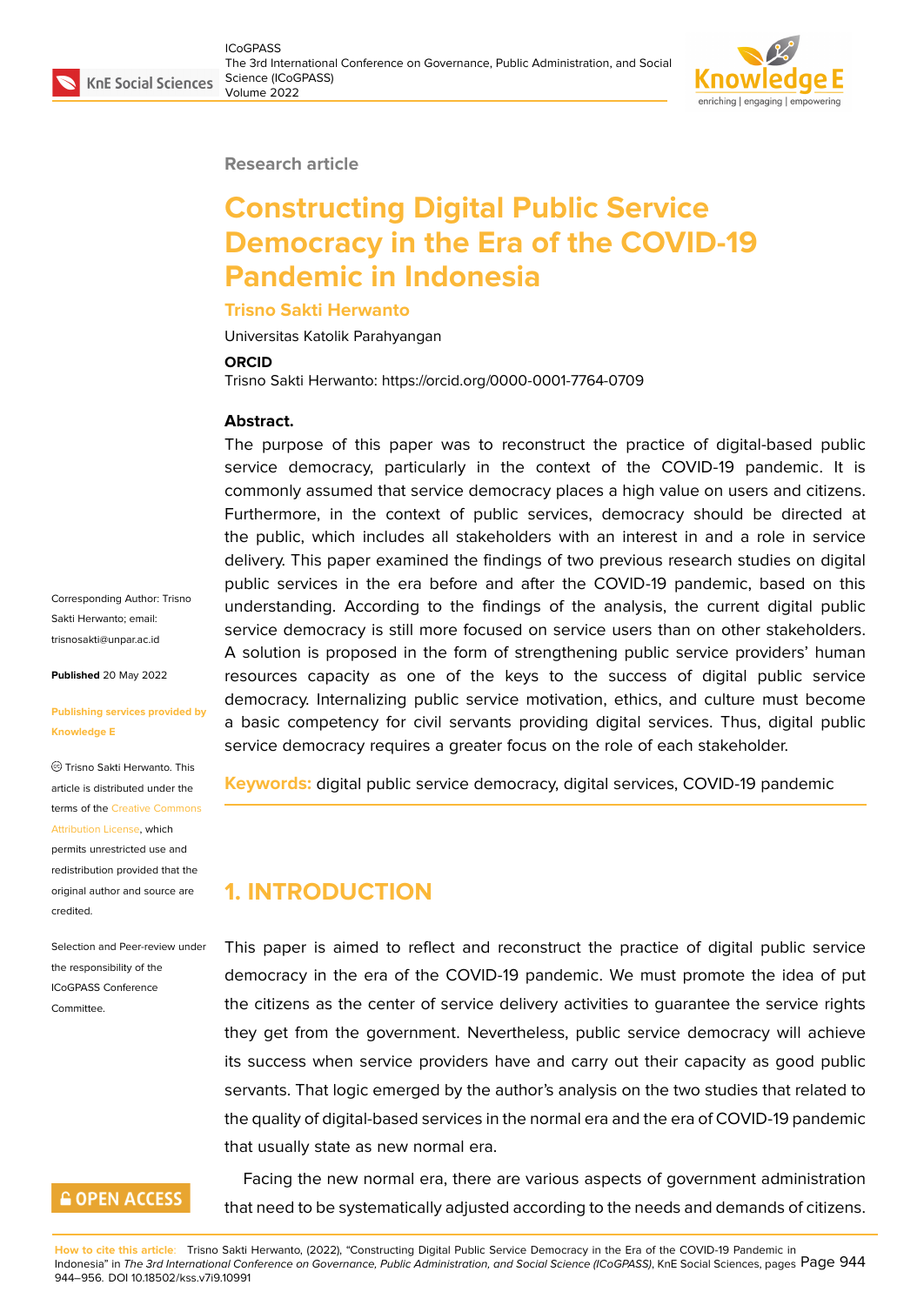

New methods need to be developed to ensure the effectiveness of government performance, especially regarding to services delivery to citizens. This step needs serious attention considering that there is a phenomenon of disruption. The way of life has change from the normal phase to the new normal phase which of course has very different characteristics and patterns.

Before the world experienced the COVID-19 pandemic, efforts to improve the quality of public services by strengthening the digital base had indeed become a concern. However, efforts to digitize public services have not yet found its best formula to give quick respon to the industrial revolution 4.0 which was followed by the 5.0 industrial revolution. In some cases, technology is still being developed to answer the demands of public services. Lack culture of government digital service is also being a big challenge in the technology application to support public services implementation.

<sup>1</sup>Head of Undergraduate Program of Public Administration Study, Parahyangan Catholic UniversityWhile the digital service strategy is still looking for its best form, the COVID-19 pandemic is here and becomes a challenge to our service system. Social restriction policies in Indonesia have created high demands of the comprehensive technology application for various public affairs. We all must be realize that technology owned and operated by the government is not fully ready yet. This technical issue also become potential challenge for public service democracy in term of promoting stakeholder participation and control over public services.

### **2. METHOD**

Content analysis is the method in compiling this paper. The analysis was carried out on various reference sources such as relevant books and research journals to the discussion of digital-based public service democracy. Several steps taken to develop this paper consist of:

1. Conceptualizing Democracy in Public Service

The first step of this method is to examine the essence of democracy. This concept being basic framework for the implementation of public services. This stage starts with reviewing several perspectives and existing democratic paradigms. Contextualizing democracy to the public service process became next step which is conducted by the author. This activity is crucial to provide a complete analytical framework regarding democracy in term of public services implementation.

2. Reviewing Research Related to Digital-Based Public Services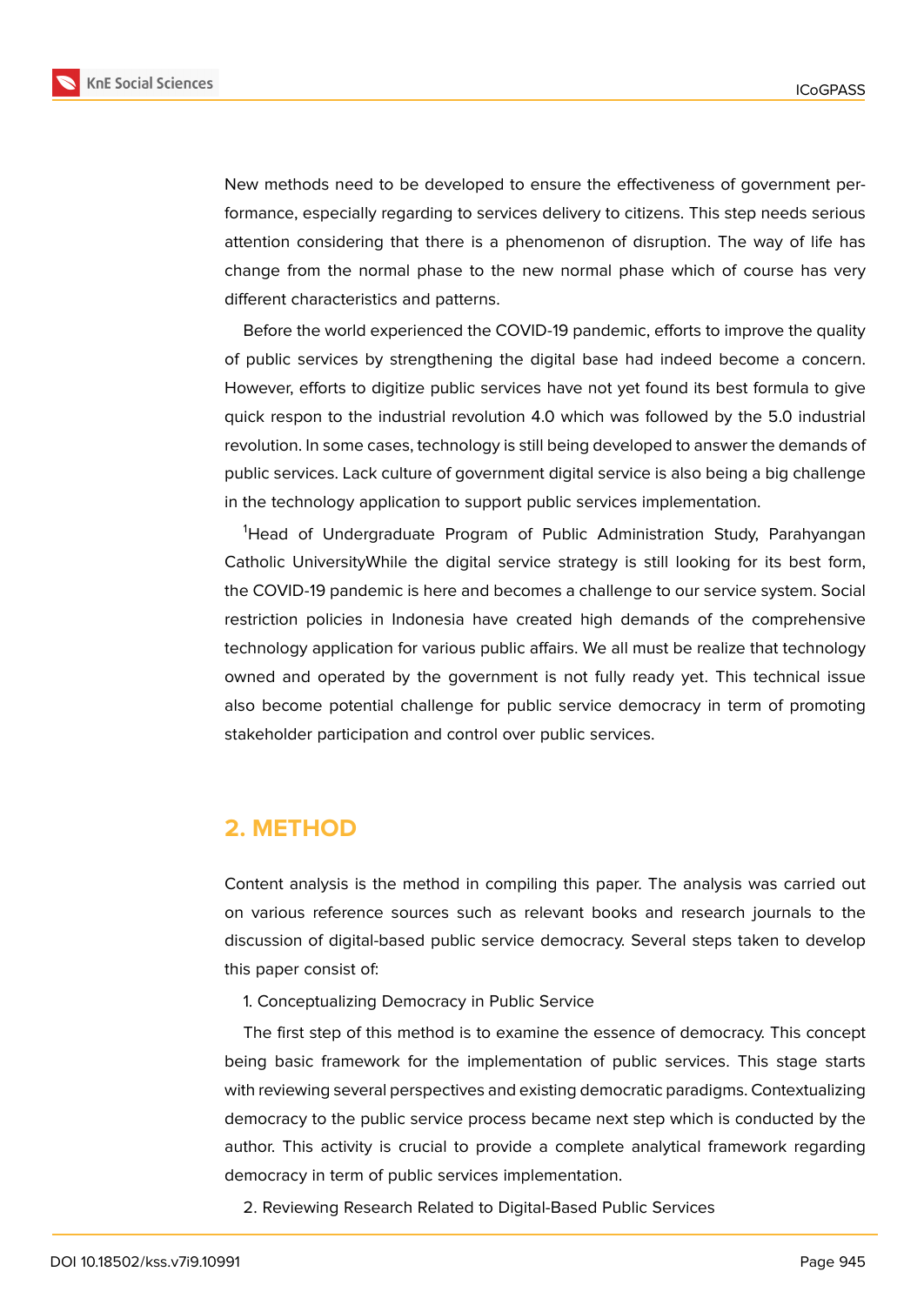Basically, this step is carried out by reviewing two research that have been carried out by the author. Those two studies relate to the value of democracy in digital-based public services both in the pre-pandemic and post-pandemic eras. The study results are present clear comparison between digital- based public service democracy in two different conditions.

3. Analyzing Digital Public Service by The Framework of Public Service Democracy

A complete understanding of public service democracy that has previously been built then has been conducted to analyze research findings on Digital Public Service Democracy. The discussion was carried out to find patterns of public service democracy that had been running well in digital-based public services before and after the pandemic.

4. Reconstructing Digital Public Service Democracy

Conclusions and suggestions are given to improve Digital Public Service Democracy, especially in digital public service delivery on this post-pandemic period.

# **3. DISCUSION**

### **3.1. Democracy and Digitalization of Public Services**

Democracy is an old term that is currently become the basic essence of the administration activities of many countries. Basically, democracy in politics is defined as power in the hands of the people. Although politics and government systems are formally run by a few people, democracy is still directed to accommodate the interests of the people in form of policies and services.In the perspective of public administration, this definition then becomes the basic understanding of the public services implementation. This logic is proven by the emergence of the concept of good governance which clearly put the users or citizens as the center of public service activities. Lewis, Carol W & Gilman, Stuart C. [1] even mention good governance as the basis of ethics in the implementation of public services. Big attention to the service users in good governance can be understood from various dimensions such as accountability, transparency, effectiveness, efficiency, an[d](#page-11-0) other dimensions that pay a big attention to citizens.

A different and more holistic understanding of public service democracy is explained by Greg Palast, Jerrold Oppenheim, and Theo MacGregor [2] in their book entitled "Democracy and Regulation: How the Public Can Govern Essential Services". In this book, democracy is explained through the initial step of defining who is the "public" in term of public services. Public who are part of public servi[ces](#page-12-0) are clearly defined as all parties in public services. This explanation provides an understanding that public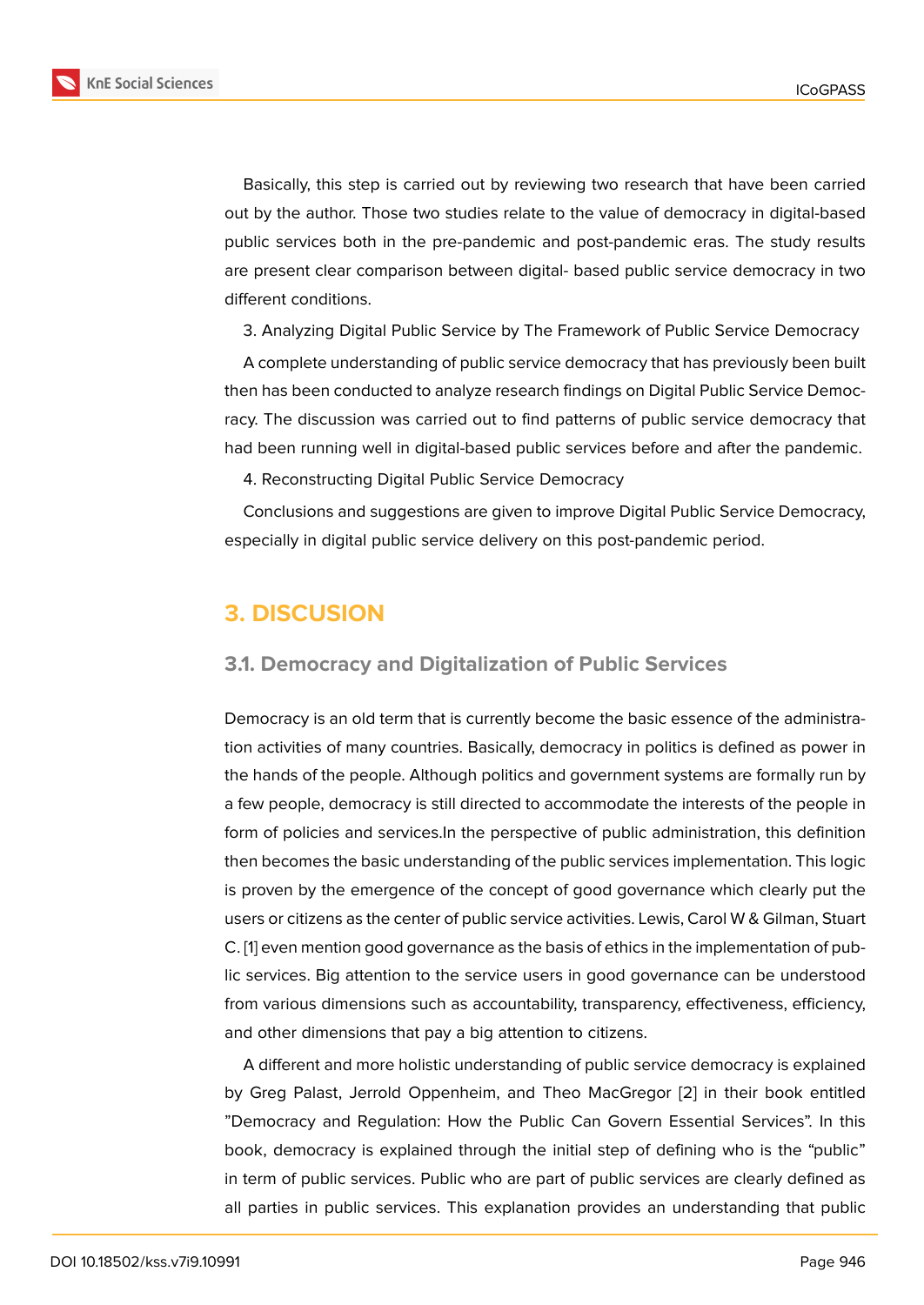service democracy does not only focus on the users but also all parties or stakeholders involved in service delivery.

This definition provides an alternative view to a more comprehensive and rational understanding of democracy in public services. Services are not only focused on users but also on the capacity of service providers. Hilary Wainwright and Mathew Little [3] explained that the new spirit of public management in the context of public service needs to put civil servant in flexible, creative, and innovative environment. In a more basic and ethical perspective, Durant [4] even stated that the role of service provide[rs](#page-12-1) is very important because public services should be "a call" for them.

Contextualized with the digitalization process, the practice of public service democracy that has developed needs to be [s](#page-12-2)tudied further. We can say that public service democracy in the digital era is related to various efforts to ensure effectiveness, efficiency, accountability, transparency, and equality of services. However, at a more critical level, this definition is not limited to efforts and focuses on managing the needs of users. Moreover, efforts to manage human resources who provide services are also very important. For this reason, it can be formulated that at the basic construction of public service democracy in the digital era is a digitalized effort to guarantee citizen's service rights by managing human resources that provide the service.

### **3.2. Digital Public Service Democracy Before the Pandemic: Election Voter Data Services [5]**

Digital services as a strategic idea in the normal era have been implemented by all levels of government, from the central, regio[nal](#page-12-3), even reaching the village government level. Based on the results of studies that has been done by the author, digital-based services are not yet trusted and reliable. In 2019 Indonesia held elections with a Permanent Voter List or *Daftar Pemilih Tetap* (DPT) as the basis for citizens to be able to use their voting rights. Although the preparation of the DPT has been done digitally, the service system has not been able to guarantee the service rights of citizens.

The analysis is carried out by combining the website quality assessment model and the good governance model as the basis of democracy in public services. This effort held to identify the level of public service rights

in the case of Election Voters Data Services. The combination of the website quality assessment model and the principles of good governance in this study is shown in the following table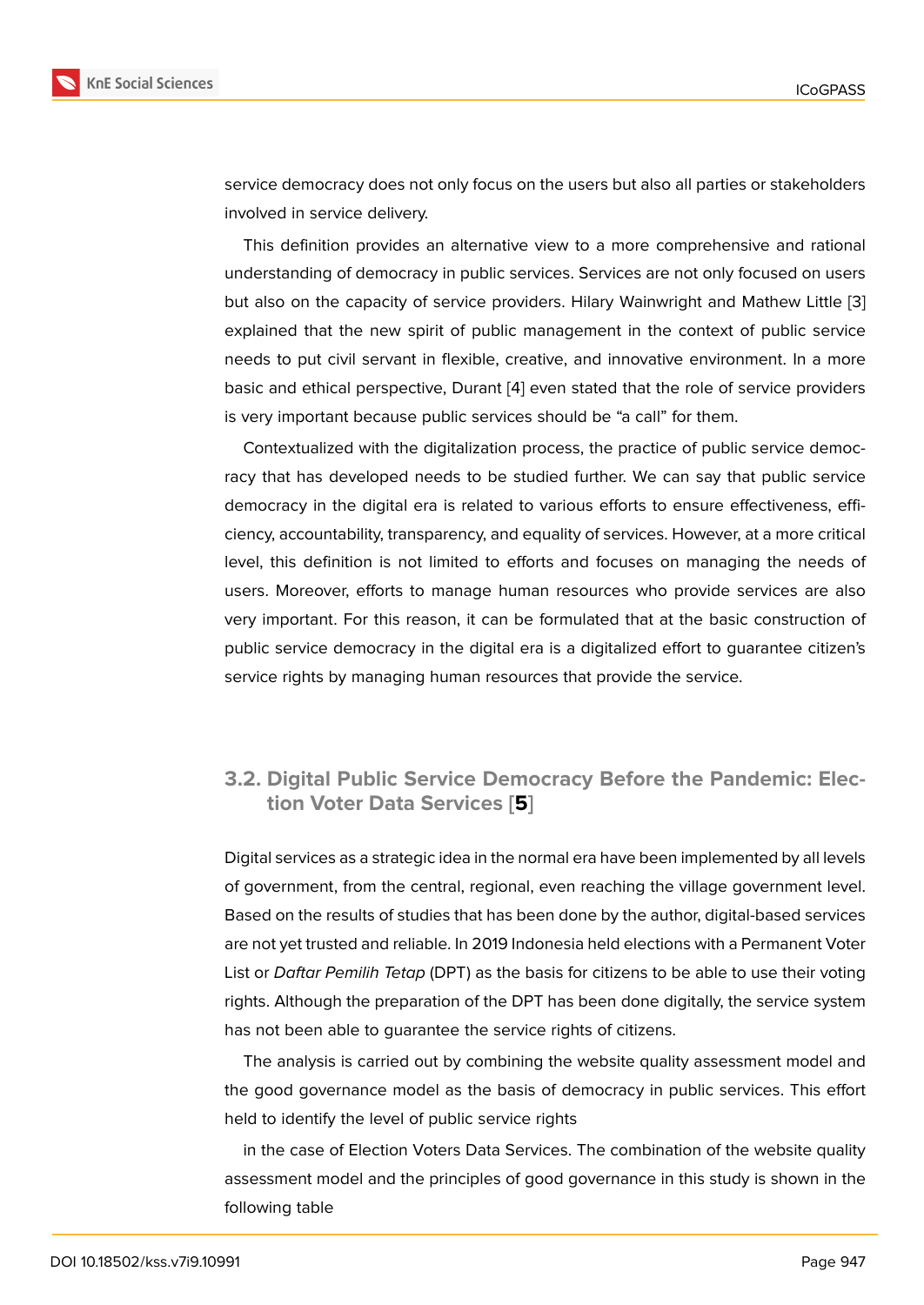

| <b>Website Quality</b>                  | <b>Guarantee of Citizen Service Rights</b>                                                                                                                                                                                                                                                                                                                                                                                                                                                                                                                                                                                                                                                                                                                                                             |
|-----------------------------------------|--------------------------------------------------------------------------------------------------------------------------------------------------------------------------------------------------------------------------------------------------------------------------------------------------------------------------------------------------------------------------------------------------------------------------------------------------------------------------------------------------------------------------------------------------------------------------------------------------------------------------------------------------------------------------------------------------------------------------------------------------------------------------------------------------------|
| Level 1<br>Communication                | Informative 1. Transparency Information that provided to the users must be easily<br>accessible and easy to understand so that the information can also be<br>used as a service monitoring and evaluation tool.                                                                                                                                                                                                                                                                                                                                                                                                                                                                                                                                                                                        |
| Interactive<br>Level 2<br>Communication | 1. Participation Service users can provide input and feedback for<br>improvements that will be accommodated to produce better service quality.<br>2. Transparency Information that provided to the users must be easily<br>accessible and easy to understand so that the information can also be used<br>as a service monitoring and evaluation tool. 3. Responsiveness Service<br>providers delivering services quickly and accurately. 4. Accountability<br>Service providers can provide clarification and explanation regarding the<br>mechanism and performance of the services provided.                                                                                                                                                                                                         |
| Cooperation                             | Level 3 Government 1. Participation Service users can provide input and feedback for<br>improvements that will be accommodated to produce better service quality.<br>2. Transparency Information that provided to the users must be easily<br>accessible and easy to understand so that the information can also be used<br>as a service monitoring and evaluation tool. 3. Responsiveness Service<br>providers delivering services quickly and accurately. 4. Accountability<br>Service providers can provide clarification and explanation regarding the<br>mechanism and performance of the services provided. 5. Effectiveness<br>and Efficiency The direct transaction of services on the website is directed<br>at increasing the effectiveness and efficiency of the use of resources.          |
| Level 4 Directly Ser-<br>vice Provided  | 1. Participation Service users can provide input and feedback for<br>improvements that will be accommodated to produce better service quality.<br>2. Transparency Information that provided to the users must be easily<br>accessible and easy to understand so that the information can also be used<br>as a service monitoring and evaluation tool. 3. Responsiveness Service<br>providers delivering services quickly and accurately. 4. Accountability<br>Service providers can provide clarification and explanation regarding the<br>mechanism and performance of the services provided. 5. Effectiveness<br>and Efficiency The direct transaction of services on the website is directed<br>at increasing the effectiveness and efficiency of the use of resources. 6.<br><b>Public Control</b> |

Table 1: Citizen's Service Rights in Website-Based Services.

The service mechanism directly allows the users to monitor and supervise every stage of service.

#### *source: Herwanto et al. (2019)*

Based on this table, we can find that the DPT service for voting rights owners through the website is still at level 1. Citizens only get one-way information about their status on the DPT through the official website kpu.go.id. Through the service provided by the website, it can also be understood that transparency is the only right that citizens get. They can openly check the status of their respective voting rights but do not have enough space to participate, carry out supervision, obtain responsiveness, accountability, effectiveness, and efficiency of services.

The low effectiveness and efficiency of services is caused by the lack of digital system support in the cooperation mechanism between the Directorate General of Population and Civil Registration as the owner of population data and the General Elections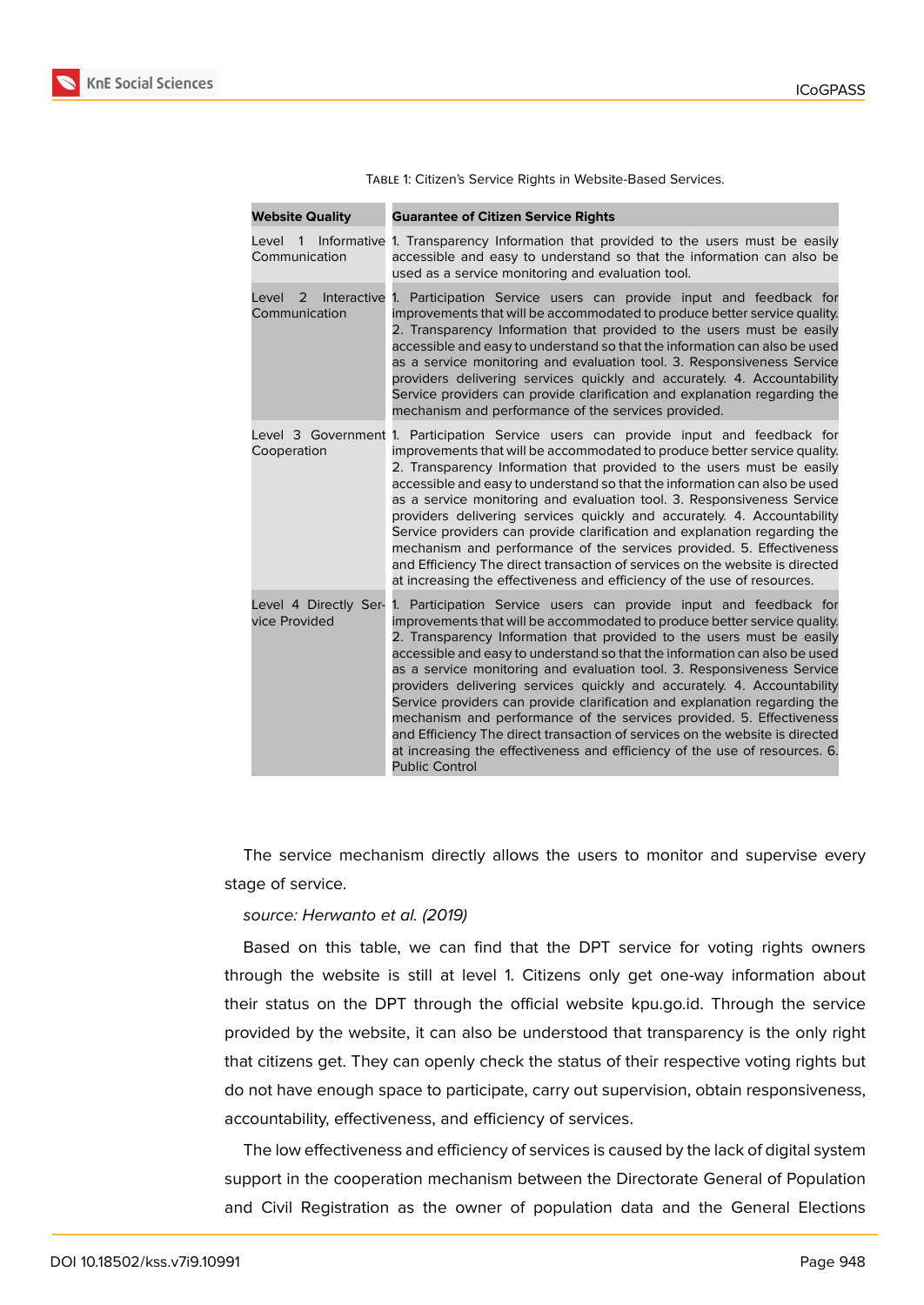



Commission as the compiler of the DPT. Specifically, the low level of effectiveness and efficiency of this service can be understood by several evidenced consist of:

1. Gap Between Voter Data and Demographic Data

The 2019 election DPT that has been compiled is not in accordance with the List of Potential Election Voters (DP4). Based on the clarification by the Election Committee (KPU), there were only 160 million voter data that matched with DP4 out of a total of 192 million people who should have registered as permanent voters in the 2019 election.

2. Citizen with Identity Card (e-KTP) Has Not Been Registered as A Voter

The Directorate General of Population and Civil Registration released data that 31 million residents who already have an e-KTP have not been registered as permanent voters. Their names are not listed on the kpu.go.id website even though they already have a valid residential identity in the form of an e-KTP. Residents who face this problem must go to the KPU according to their ID cards to register themselves as voters. They cannot directly register themselves or provide feedback through a government website.

3. Multiple Selector

There are 25 million voter data recorded in duplicate on the Temporary Voter List (DPS). This issue should certainly be a concern of the KPU because the double data on temporary voters of 25 million people is very significant when compared to the total voters of 137 million voters in the DPS. Based on these data, it can be understood that there is an indication of an error of about 18% in the preparation of the provisional voter list.

4. Bureaucratic TPS Transfer Procedure

Another problem related to the preparation of the DPT is that there are difficulties for voters who plan to use their voting rights with polling stations (TPS) that do not match their ID cards. Some of the procedures that must be followed by voters who plan to exercise their right to vote at other locations or polling stations can be explained as follows:

a) Voters must report directly to PPS (Voting Committee) or KPU at Regency/City Level.

b) After the report is received, KPU will delete the name of the voter from the original TPS.c) When the voter's name has been deleted from the data at the original TPS, form A5 is given.

The form is a cover letter for moving TPS so that voters can vote at the TPS in their domicile area.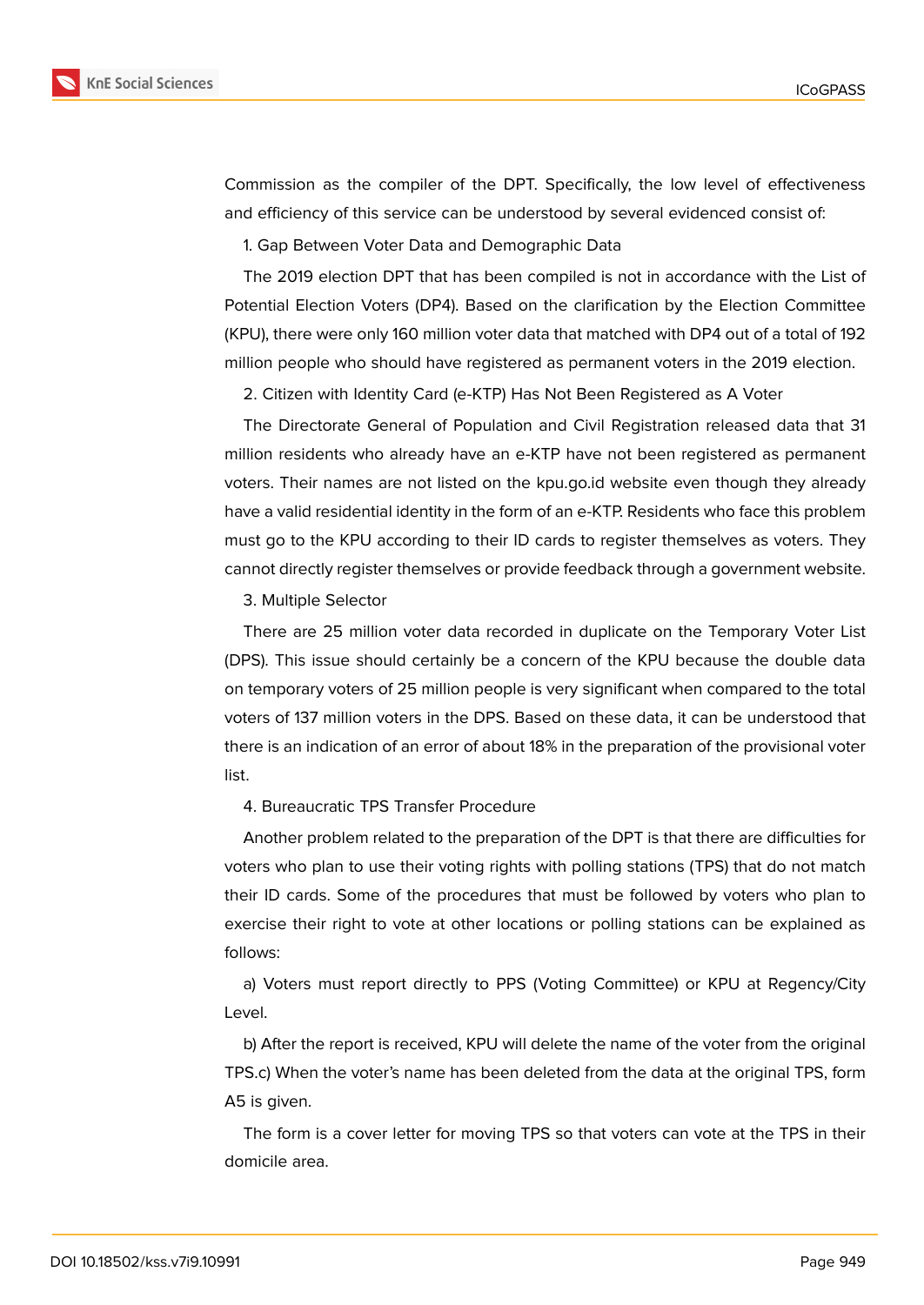d) When exercising their right to vote at their domicile TPS, voters are required to bring Form A5 along with their e-KTP.

The various findings and results of the author's analysis then explain a tendency that even though it has been initiated with a digital system, the services provided have not been able to position citizens as the center or focus of service. The digital services provided have not even been able to fairly guarantee the fulfillment of citizens' suffrage even though they have met the requirements. A few procedures also still must be carried out manually by citizens for the right to vote that they should already have.

### **3.3. Digital-Based Social Aid Services in The Covid-19 Emergency Response [6]**

During the COVID-19 pandemic, the government provided 9 aid mechanisms sourced from the central to r[egi](#page-12-4)onal budgets. Several programs that were not previously directed as part of the aid mechanism have even been adapted to respond the economic impact of the coronavirus pandemic. The nine types of aids are the Family Hope Program (PKH), Presidential Social Aid, Pre-Employment Card, Village Fund Direct Cash Aid, Ministry of Social Aid, Provincial Social Aid, District Social Aid, City Social Aid, and Meal Aid.

Although the government provides many types of aids, each type of aid is provided with different target group standards or indicators. The target group of every aid is also not allowed to receive more than one type of aid. In addition, due to the different types and sources of aid budgets, each type of aid is distributed in different times with the others. To ensure the accuracy of the distribution of these aids, the city or district governments are asked to make improvement to the database within one week.

Based on the aid mechanism, two major problems in the field were found when aid was distributed. The first problem that emerged and became news in the media was the refusal of aid by the residents. The action arose because they were worried that the time difference in receiving aid would lead to conflict between residents. Residents agreed to return and refuse the aid provided instead of having conflict and lose social cohesion. The second problem that arises from the distribution of aid during the COVID-19 emergency response is the accuracy of aid. There is a phenomenon that a luxury housing area receive aid while the poor in the village area do not receive any kind of aid.

According to the analysis conducted by the author, problems related to the aid mechanism during the

COVID-19 emergency response period occurred due to the following factors: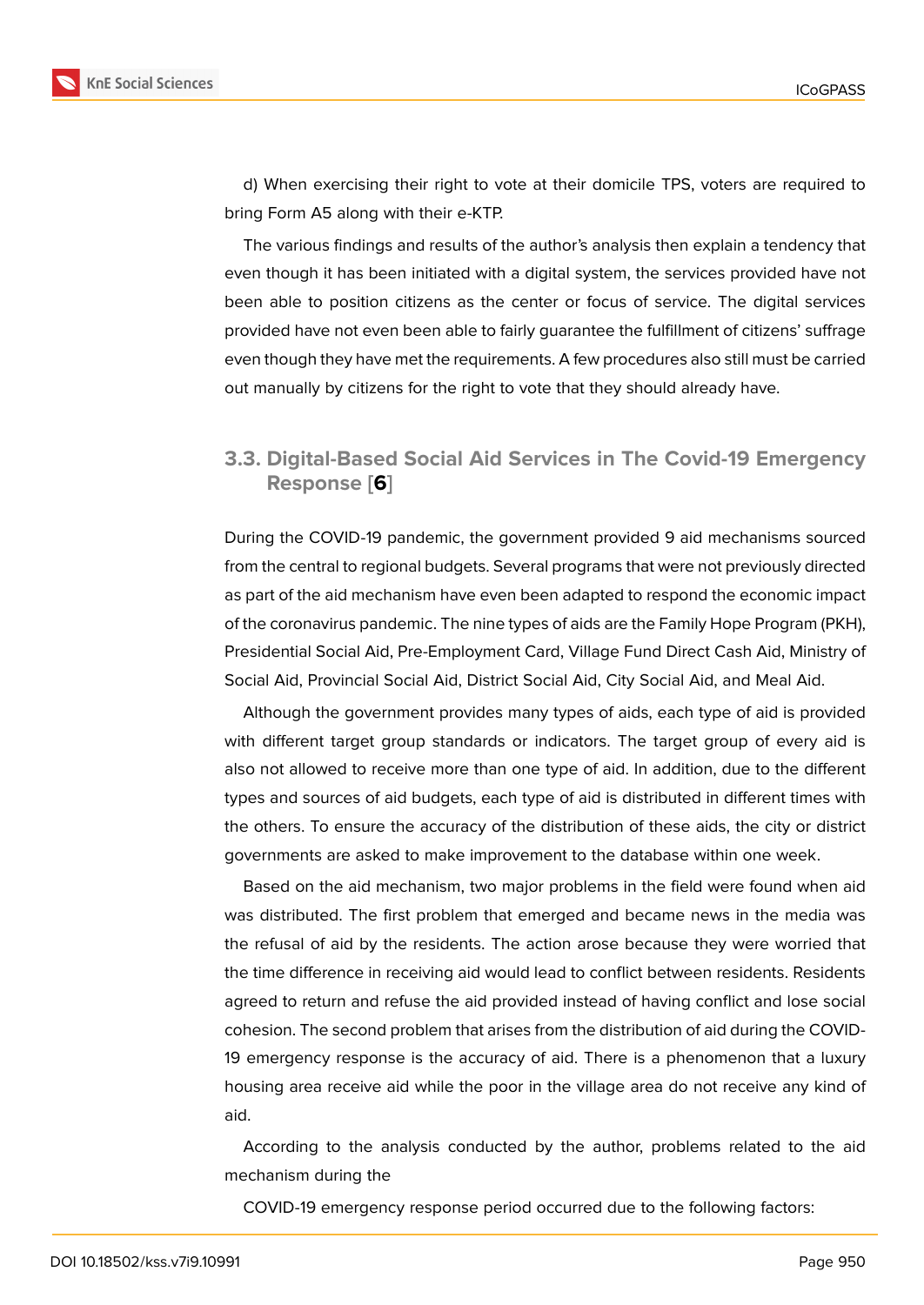

1. Poor Data Management

In normal situation, government does not have a good demographic data management culture. For example, there are many data problems related to the DPT. When good data management in normal

<sup>3</sup>Trisno Sakti Herwanto. *"Observing the Aid Program in Combating the Covid 19 Outbreak in West Java"* presented in National Webinar "Policy Strategy for Coping with Covid 19 in West Java" by Indonesian Association for Public Administration Regional West Java 2020.situation has not become a culture, a week time given to the city or district government to make data corrections becomes a very irrelevant provision.

2. The Attraction of Responsiveness-Accountability

During the emergency response period, service responsiveness, including aid services, is an important aspect that is very needed much by citizens. However, the need for responsiveness during the emergency response period is still intertwined with the accountability mechanisms that have been designed for normal work systems. Based on these findings, it can be understood that there has been a tug of war between responsiveness and accountability in the case of aid distribution during the COVID-19 emergency response period.

3. Limited Aid Distribution Autonomy

Nine types of aid from different budgetary sources across levels of government have not been able to produce program outputs that meet the expectations of citizens. This phenomenon is also caused by the diversity of indicators of target groups set by each aid mechanism but not necessarily relevant to be applied in the field. At this stage it can be understood that the autonomy of the lower levels of government as the party which is closest to the target group is still very limited.

The findings and discussions that have been described by the author confirm that services in emergency response situations are not yet have centered on citizens. The implementation, standards and mechanisms for aid governance are still designed by top-down scheme. The service outputs which are then urgently needed have not been able to be accessed by the target group effectively and efficiently. The local level government even must coordinate the provision of aid from the central government with the real conditions and needs of aid in the field. At the end, the aid that was the right of the target group during the emergency response period could not be fully guaranteed by government services.

#### **Citizen-Centered Governance for Public Service Democracy: Is That Enough?**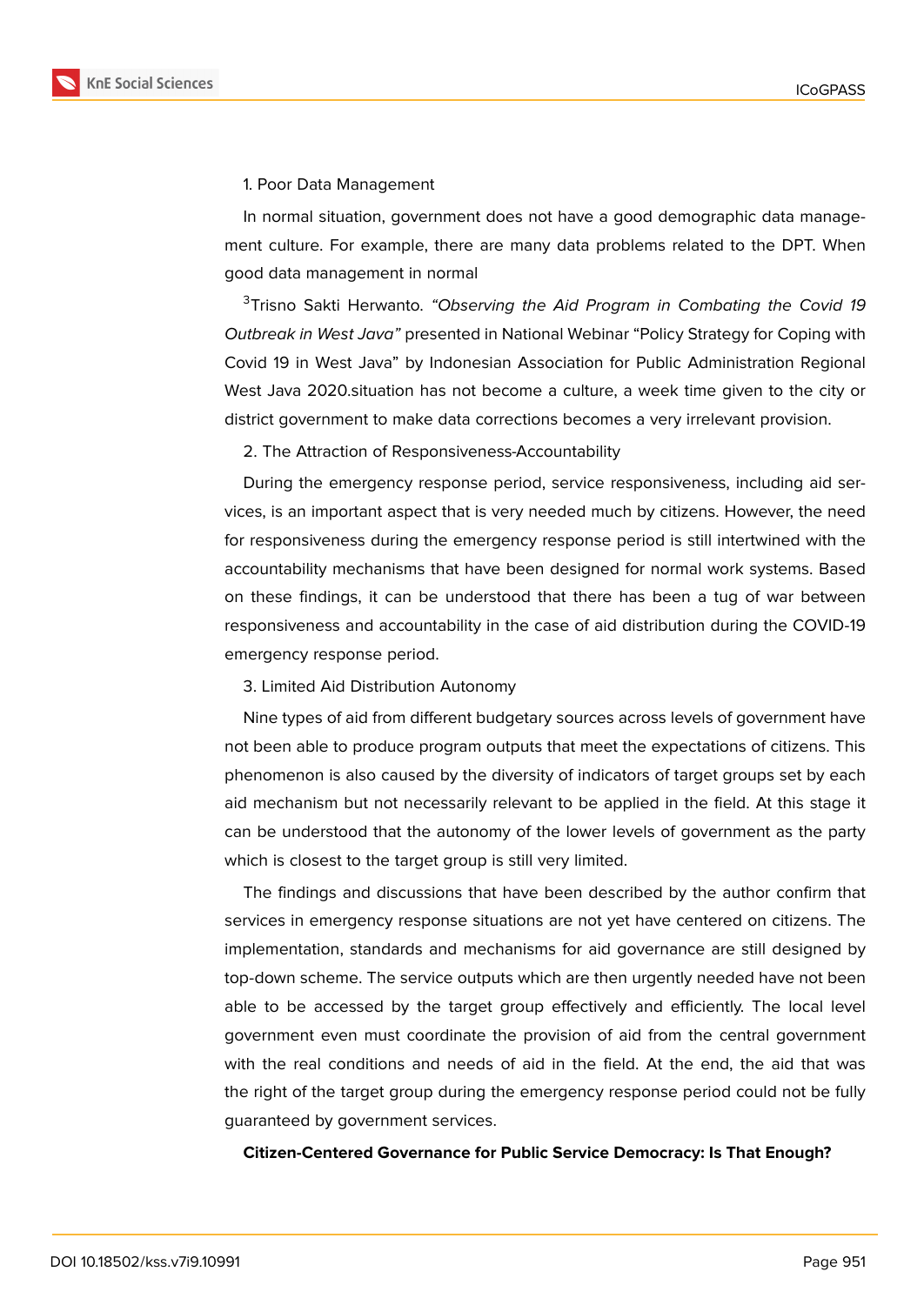The two results of the analysis presented by the author in the previous section explained that both digital and non-digital-based services as well as services in normal conditions and during the emergency response period are not sufficiently had centered on service users. In addition to not putting enough service users as the focus, the services initiated by the government are also not sufficient to guarantee service rights.

Some of the public sector service literatures explain a formulation that public service democracy at least encourages the delivery of centralized services to citizens as service users. This thought then gave rise to a citizen-centered governance approach that is must be centered on service users. Andrews and Shah in World Bank [7] explain that citizen-centered governance is a governance reform approach that focuses on results rather than on procedures. Several elements that need to be considered related to the model are results-based management, participation, and decentralizatio[n.](#page-12-5)

Results-oriented management means that performance management needs to be the focus of the government in building a service governance system. Service performance including service user satisfaction needs to be used as the basis for building, monitoring, and evaluating service systems. Procedure remains animportant aspect but is positioned more as an instrument to achieve service outcomes, rather than being placed as the center of all service activities.

Participation has the understanding that service users need to be given space for active involvement to participate in improving service processes and performance. Participation also includes the spirit of empowerment. Service users are openly given the freedom to submit input and ideas for service development. This step is quite important to produce services that are expected to always be able to answer the demands and developments of the needs of its users.

Decentralization has an explanation that services should be submitted to the lowest level of government units or levels that are always in direct contact with service users. This thought was initiated so that service delivery would enable the formation of a quick response to the needs of service users. Decentralization also describes the value of trust or trust between levels of government in the implementation of public services.

Citizen-centered governance is not a new approach, but this model continues to develop in accordance with the dynamics of science and often has not been used as the main basis for the implementation of various forms of public services. One form of public administration reform which is derived from the great concept of citizen-centered governance, for example, is described by Cheema [8] as an effort to decentralize governance or decentralizing governance. Governance is deemed necessary to be decentralized to bring services closer to the needs of service users. Through these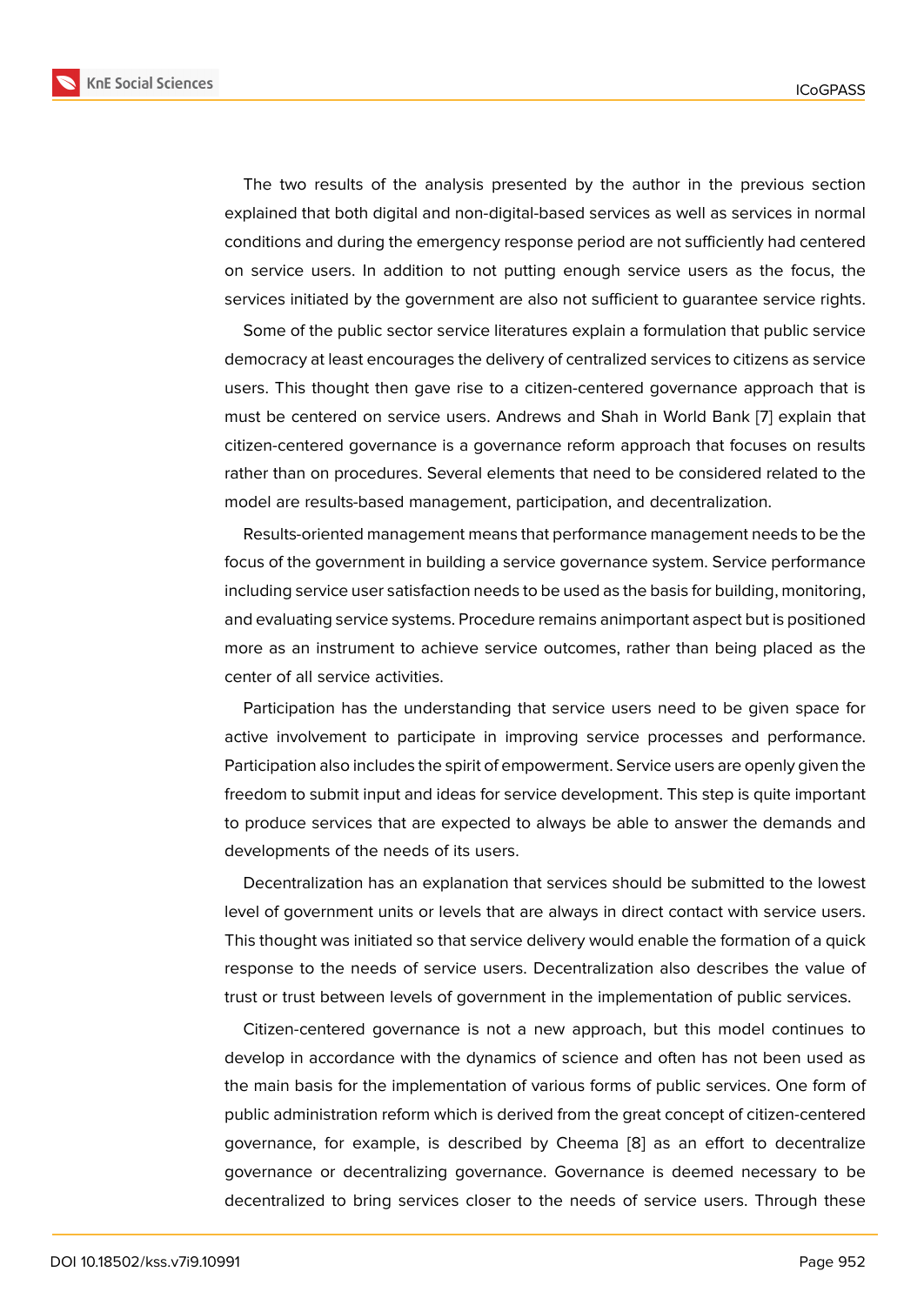efforts, citizen satisfaction as the main indicator of service quality is expected to increase rapidly.

Service user satisfaction has even been emphasized by Dudley, Lin, Mancini, and Ng [9] as the main indicator of a citizen-centric approach. In the context of public services, the level of service orientation that is centered on service users can basically be measured by the level of user satisfaction. Dudley, Lin, Mancini, and Ng [10] further expl[ai](#page-12-6)n that the government's great attention to citizens through service delivery can also reduce costs. This explanation confirms a logic that the greater the attention or service orientation towards service users, the greater the efficiency of res[ourc](#page-12-7)es that can be done.

One of the developments of the citizen-centered governance model which the author views as very relevant to be used as a new orientation for public services in the new normal era is citizen-centric e-government services. Chen [11] explains that citizen-centric e-government services or government electronic-based services that are centered on service users must be accompanied by efforts to integrate citizen service information systems. The government needs to design the inte[gr](#page-12-8)ation of digital databases with various forms of public services to simplify the process and improve the efficiency of public services for citizens.

The relevance of the citizen-centric e-government services model in supporting the public service system in the new normal era can at least be identified from service experience during the COVID-19 emergency response period. When the status of life changes from normal to emergency response, the electronic-based or digital-based service system significantly becomes the foundation of the government service system. Various types of services ranging from population administration documents to tax payments are carried out online wherever possible. This kind of digital-based service pattern will certainly be a form of service that will continue to be developed to support the implementation of the new normal life policy. This thinking then underlies the thesis that citizen-centric e-government services are very relevant to be implemented because theycontain 2 main concepts, namely e-government services, or electronicbased government services and citizen-centric or user-centered services.

Although this model will continue to be the focus of the government in the future, including on service delivery in the new normal era, there are still a few challenges that may be overcome in the short term. The first challenge is the readiness of technology, both infrastructure and content. At the beginning of the adoption of digital-based services by developing countries, Aikins, and Krane [12] explained the results of research that local governments still do not fully believe in the use of information technology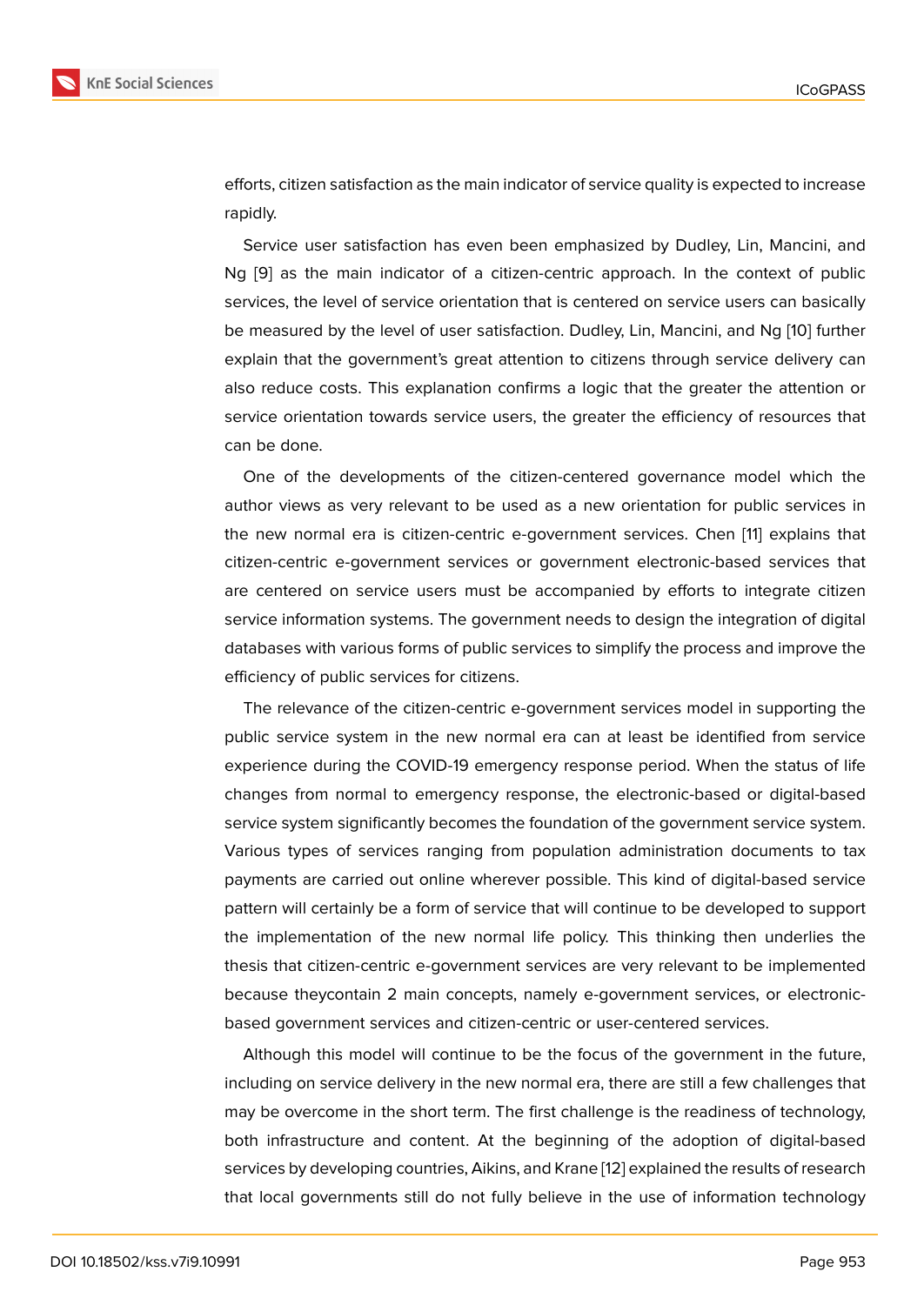including the internet in service delivery. They still believe that direct service user participation is more effective and efficient.

The next challenge that still must be faced in implementing the citizen-centric egovernment services approach is the readiness of the government's digital culture. Based on the explanation in the previous section, it can be understood that the digitization of data, for example as a form of digital culture in the normal era, is still being a big problem. Through this explanation, the government needs to think strategically and realistically to promote digital culture transformation. The only hope that arises from the transformation of digital culture is the demands of public service quality in new normal life. It really depends on the quality of government digital services.

# **4. CONCLUSION**

### **4.1. Digital Public Service Democracy: Stakeholders-Centered Rather Than Citizen-Centered**

The relevance of the citizen-centric e-government services model in supporting the public service system in the new normal era can at least be identified from service experience during the COVID-19 emergency response period. When the status of life changes from normal to emergency response, the electronic-based or digital-based service system significantly becomes the foundation of the government service system. Various types of services According to the explanation in the previous section, citizencentered governance as a form of democracy in public services still faces various challenges to be implemented. However, according to Andrews and Shah's explanation in World Bank [13], there are several dimensions that can be used as the basis for implementing citizen-centered governance

1. Community Empowerment Through Service Contract Approach

Service contr[act](#page-12-9)s or citizen charters need to be directed as an effort to empower citizens. Various service rights including rights that allow service users to provide input and monitor the service process must be accommodated in the service contract.

2. Bottom-Up Accountability Mechanism

One of the important characteristics of the citizen-centered governance approach is the bottom-up accountability mechanism. Accountability needs to be directed at efforts to increase service user satisfaction and not just to meet the accountability standards of higher levels of government regulation and structure.

3. Evaluation of Services Directly by Service Users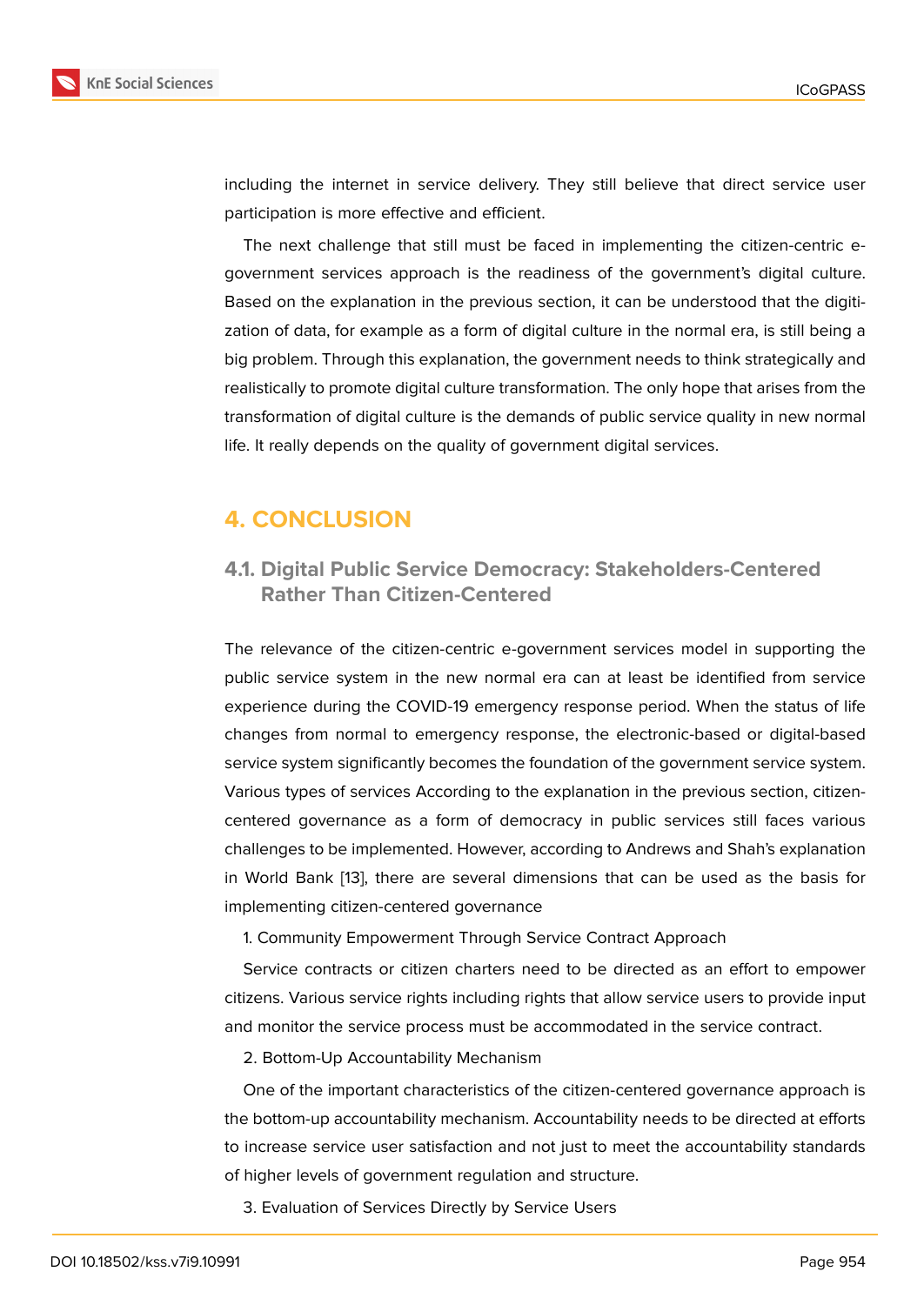

The government-initiated digital service mechanism should allow users to directly evaluate service quality. The complaint management mechanism needs to be strengthened and converted into an evaluation mechanism by service users.

Returning to the definition and scope of service democracy that the author presented at the beginning of the discussion, service democracy is not enough to only pay attention to citizens. Despite the implementation of citizen-centered governance, there is much bigger work to be done to ensure digital-based public service democracy. This effort, of course, involves the involvement of larger stakeholders. This means that the center of public service is not limited to service users but to all actors involved in each war.

In the author's opinion, the implementation of digital-based public services with an orientation to the role of stakeholders is the key to the success of service democracy. Based on the term "public" which does not only focus on citizens, but also public services should have focused on all stakeholders. At this stage, the term stakeholder-centered governance is more relevant than citizen-centered governance.

The raise of "public" or "stakeholders" term in this paper followed by several dilemmas. The term "public" or "stakeholders' not only describes a few actors but many actors. The concept also describes not only a few actors, but all actors involved. In this understanding, a more realistic democratic construction is needed, especially when a pandemic as a disaster environment is becoming a service environment.

As a first step in efforts to ensure democracy in public services in the digital era, government as an important actor should begin to pay big attention to citizens. In this discussion, term of government is not only limited to the entity or organizational structure that provides services. The government must be seen as a group of individuals, parties who seek to provide good service performance.

Based on this logic, it is not enough to construct service democracy simply by encouraging service performance. Greater attention to encourage individual performance of service provider is needed. In this context, public service democracy in the digital era must also be stimulated by encouraging resource management activities for civil servants. Furthermore, in this effort, motivation, ethics, and service culture must be truly internalized to all civil servants.

### **References**

<span id="page-11-0"></span>[1] Lewis CW, Gilman SC. The ethics challenge in public service: A problem-solving guide. New Jersey: Jossey-Bass; 2005.